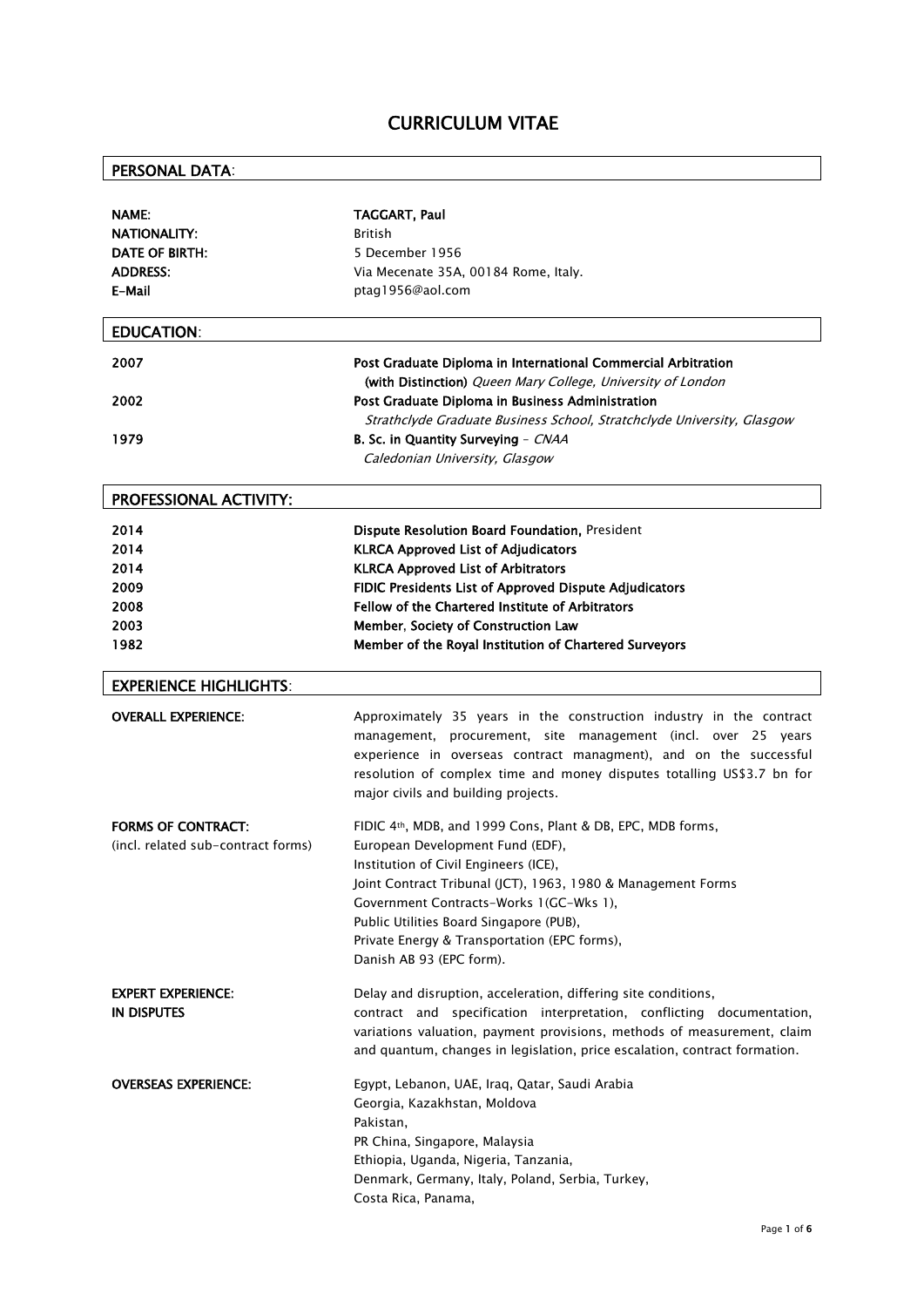### LANGUAGES:

English Mother tongue, French/German/Italian Basic,

### DISPUTE RESOLUTION EXPERIENCE:

| <b>DISPUTE BOARDS:</b><br>٠        | <b>Channel Tunnel Project, UK (Disputed amount £840 M),</b><br>Alternative Dispute Resolution, core team member (FIDIC/ICE based)<br>Xiaolangdi Multi Purpose Dam, PR China (Disputed amount \$500 M),<br>Dispute Review Board, case manager (FIDIC 4th)<br>Ghazi Barotha Hydropower Project, IR Pakistan (Disputed amount \$550 M)<br>Dispute Ajudication Board, case manager (FIDIC 4th)<br>Bujagali Hydroelectric Power Project, Uganda (Disputed amount \$ 85 M)<br>Dispute Adjudication Board, case manager (ad hoc EPC CoC/ICC DB rules)<br>Taunsa Barrage, IR Pakistan, (Disputed amount \$ 3 M), advisor (FIDIC 4th).<br>Ulu Julai HPP, Malaysia (Disputed amount $E105$ M)<br>Dispute Ajudication Board, case manager (FIDIC 1999)<br>Copenhagen Metro, Denmark (Disputed amount €200m)<br>Dispute Review Board, case manager (Danish AB/SB 93 (EPC)<br>Western Europe - Western China Transit Corridor, Kazakhstan (Ongoing)<br>Dispute Adjudication Board, advisor (FIDIC MDB)<br>Balanced Cantilver & Viaduct Bridges (Danube), Serbia<br>Sole Dispute Adjudication Board, Member (FIDIC 1999 P&DB)<br>Chuchas HPP, Costa Rica,<br>Sole Dispute Adjudication Board, Member (ad hoc EPC contract) (ICC Rules)<br>Le Meridien Grand Towers, Lagos, Nigeria<br>Sole Dispute Adjudication Board, Member (FIDIC 1999 P&DB)<br>Marmaray Project, Contract CR3: Commuter Rail Upgrading, Turkey,<br>Dispute Adjudication Board, Member (FIDIC 1999 EPC)<br>Bus Rapid Transit Package 1 Contract, Dar es Salaam, Tanzania<br>Dispute Board, Chairman (FIDIC MDB 2006)<br>Rehabilitation of Korogwe - Mkumbara - Same Road; Lot 1: Korogwe -<br>Mkumbara Section (76 km), Tanzania<br>Dispute Board, Chairman (FIDIC MDB 2006)<br>Rehabilitation of M2 Chişinău-Soroca Road, km 116+000 to km 129+200, |
|------------------------------------|-----------------------------------------------------------------------------------------------------------------------------------------------------------------------------------------------------------------------------------------------------------------------------------------------------------------------------------------------------------------------------------------------------------------------------------------------------------------------------------------------------------------------------------------------------------------------------------------------------------------------------------------------------------------------------------------------------------------------------------------------------------------------------------------------------------------------------------------------------------------------------------------------------------------------------------------------------------------------------------------------------------------------------------------------------------------------------------------------------------------------------------------------------------------------------------------------------------------------------------------------------------------------------------------------------------------------------------------------------------------------------------------------------------------------------------------------------------------------------------------------------------------------------------------------------------------------------------------------------------------------------------------------------------------------------------------------------------------------------------------------------------------------------------------------------------|
|                                    |                                                                                                                                                                                                                                                                                                                                                                                                                                                                                                                                                                                                                                                                                                                                                                                                                                                                                                                                                                                                                                                                                                                                                                                                                                                                                                                                                                                                                                                                                                                                                                                                                                                                                                                                                                                                           |
|                                    | Moldova. Dispute Board Member (FIDIC MDB 2006)                                                                                                                                                                                                                                                                                                                                                                                                                                                                                                                                                                                                                                                                                                                                                                                                                                                                                                                                                                                                                                                                                                                                                                                                                                                                                                                                                                                                                                                                                                                                                                                                                                                                                                                                                            |
|                                    | Marmaray Project, Contract BC 1: Submersible Tunnel, Turkey,                                                                                                                                                                                                                                                                                                                                                                                                                                                                                                                                                                                                                                                                                                                                                                                                                                                                                                                                                                                                                                                                                                                                                                                                                                                                                                                                                                                                                                                                                                                                                                                                                                                                                                                                              |
|                                    | Dispute Board Member (JV Parties)                                                                                                                                                                                                                                                                                                                                                                                                                                                                                                                                                                                                                                                                                                                                                                                                                                                                                                                                                                                                                                                                                                                                                                                                                                                                                                                                                                                                                                                                                                                                                                                                                                                                                                                                                                         |
|                                    | 3rd Set of Locks Panama Canal, Republic of Panama<br>Case management supervision (FIDIC 1999 based)                                                                                                                                                                                                                                                                                                                                                                                                                                                                                                                                                                                                                                                                                                                                                                                                                                                                                                                                                                                                                                                                                                                                                                                                                                                                                                                                                                                                                                                                                                                                                                                                                                                                                                       |
|                                    | Injibara - Chagni - Pawi Junction Road Design and Build Project: Ethiopia                                                                                                                                                                                                                                                                                                                                                                                                                                                                                                                                                                                                                                                                                                                                                                                                                                                                                                                                                                                                                                                                                                                                                                                                                                                                                                                                                                                                                                                                                                                                                                                                                                                                                                                                 |
|                                    | Sole Dispute Adjudication Board, (FIDIC 1987)                                                                                                                                                                                                                                                                                                                                                                                                                                                                                                                                                                                                                                                                                                                                                                                                                                                                                                                                                                                                                                                                                                                                                                                                                                                                                                                                                                                                                                                                                                                                                                                                                                                                                                                                                             |
|                                    | Dessie - Kutaber - Tenta Junction Road Project: Ethiopia                                                                                                                                                                                                                                                                                                                                                                                                                                                                                                                                                                                                                                                                                                                                                                                                                                                                                                                                                                                                                                                                                                                                                                                                                                                                                                                                                                                                                                                                                                                                                                                                                                                                                                                                                  |
|                                    | Sole Dispute Adjudication Board, (FIDIC 1987)                                                                                                                                                                                                                                                                                                                                                                                                                                                                                                                                                                                                                                                                                                                                                                                                                                                                                                                                                                                                                                                                                                                                                                                                                                                                                                                                                                                                                                                                                                                                                                                                                                                                                                                                                             |
|                                    | Transport for London: United Kingdom                                                                                                                                                                                                                                                                                                                                                                                                                                                                                                                                                                                                                                                                                                                                                                                                                                                                                                                                                                                                                                                                                                                                                                                                                                                                                                                                                                                                                                                                                                                                                                                                                                                                                                                                                                      |
|                                    | Conflict Avoidance Panel, Member                                                                                                                                                                                                                                                                                                                                                                                                                                                                                                                                                                                                                                                                                                                                                                                                                                                                                                                                                                                                                                                                                                                                                                                                                                                                                                                                                                                                                                                                                                                                                                                                                                                                                                                                                                          |
| <b>ARBITRATION PLEADINGS:</b><br>٠ | Ghazi Barotha Hydro Power Project, Pakistan,                                                                                                                                                                                                                                                                                                                                                                                                                                                                                                                                                                                                                                                                                                                                                                                                                                                                                                                                                                                                                                                                                                                                                                                                                                                                                                                                                                                                                                                                                                                                                                                                                                                                                                                                                              |
| (Responsible for                   | Impregilo v GoP (ICSID Rules) (Disputed amount \$400 M),                                                                                                                                                                                                                                                                                                                                                                                                                                                                                                                                                                                                                                                                                                                                                                                                                                                                                                                                                                                                                                                                                                                                                                                                                                                                                                                                                                                                                                                                                                                                                                                                                                                                                                                                                  |
| conduct of pleadings)              | Bilateral Investment Treaty breaches, (JV Partner)                                                                                                                                                                                                                                                                                                                                                                                                                                                                                                                                                                                                                                                                                                                                                                                                                                                                                                                                                                                                                                                                                                                                                                                                                                                                                                                                                                                                                                                                                                                                                                                                                                                                                                                                                        |
|                                    | Ghazi Barotha Hydro Power Project, Pakistan,                                                                                                                                                                                                                                                                                                                                                                                                                                                                                                                                                                                                                                                                                                                                                                                                                                                                                                                                                                                                                                                                                                                                                                                                                                                                                                                                                                                                                                                                                                                                                                                                                                                                                                                                                              |
|                                    | WAPDA v GBC Contractors (UNCITRAL Rules) (Disputed amount \$ 11 M),                                                                                                                                                                                                                                                                                                                                                                                                                                                                                                                                                                                                                                                                                                                                                                                                                                                                                                                                                                                                                                                                                                                                                                                                                                                                                                                                                                                                                                                                                                                                                                                                                                                                                                                                       |
|                                    | Unforeseen Physical Conditions and Variations on Barrage, (JV Partner)                                                                                                                                                                                                                                                                                                                                                                                                                                                                                                                                                                                                                                                                                                                                                                                                                                                                                                                                                                                                                                                                                                                                                                                                                                                                                                                                                                                                                                                                                                                                                                                                                                                                                                                                    |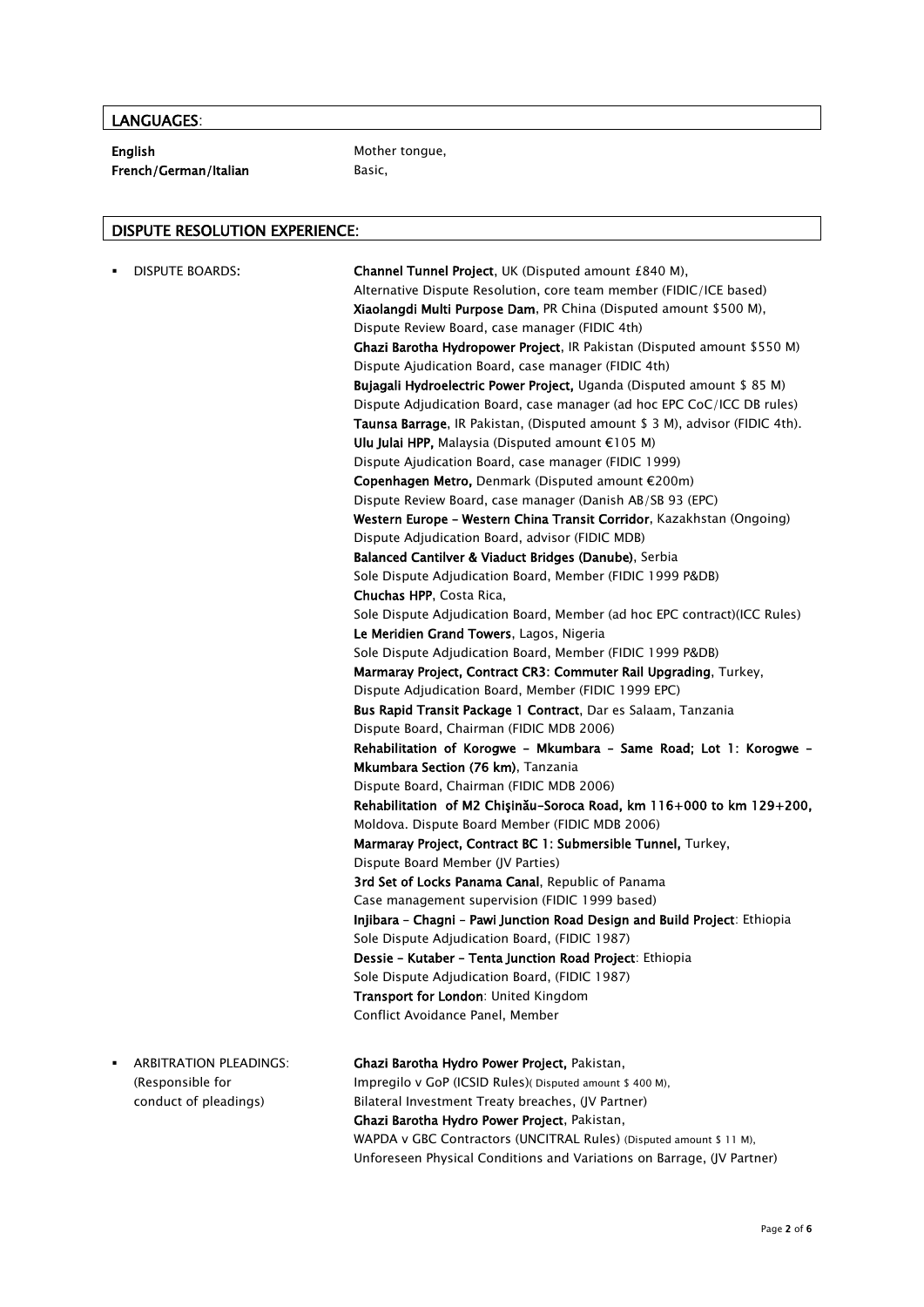|                |                              | Gilgel Gibe Lot 4, Ethiopia,<br>Züblin v EEPCO (ICC Rules) (Disputed amount € 25 M),                                                                    |
|----------------|------------------------------|---------------------------------------------------------------------------------------------------------------------------------------------------------|
|                |                              |                                                                                                                                                         |
|                |                              | Unforeseen Physical Conditions & Variations in Underground Works,<br><b>Maadi Rock Tunnel, Cairo, Egypt,</b>                                            |
|                |                              | Züblin v CWA (local rules) (Disputed amount € 20 M),                                                                                                    |
|                |                              |                                                                                                                                                         |
|                |                              | Unforseen Physical Conditions in Sewerage Tunnel,                                                                                                       |
|                |                              | Lebanese University Campus, Beirut, Lebanon                                                                                                             |
|                |                              | NAFCO v Züblin (ICC Rules)(Disputed amount \$ 2 M),                                                                                                     |
|                |                              | Delays and termination on Structural Steel Sub-contract,                                                                                                |
|                |                              | Woko-GRE Factory, Shanghai, PRC                                                                                                                         |
|                |                              | Züblin v Wuxi Woko (ICC Rules)(Disputed amount € 0.5 M),                                                                                                |
|                |                              | Employer payment default,                                                                                                                               |
|                |                              | Kampala Nothern Bypass, Kampala, Uganda,                                                                                                                |
|                |                              | John Nuwagaba v Salini Costruttori S.p.A (local rules) (Disputed amount € 0.20m)                                                                        |
|                |                              | Formation of Contract, Mistake,                                                                                                                         |
|                |                              | <b>RAF Tornado Propulsion Facility, Fife, Scotland,</b>                                                                                                 |
|                |                              | Miflin v Shanks & McEwen (local rules)(Disputed amount $E$ 1M),                                                                                         |
|                |                              | Consequences of liquidation of Structural Steel sub-contractor,                                                                                         |
|                |                              | Kampala Northern By-Pass Route, Kampala, Uganda,                                                                                                        |
|                |                              | Salini v GOU (EDF Rules) (Disputed amount € 30 M),                                                                                                      |
|                |                              | Interpretation of Asphalt Specification / Variations / EOT, case manager,                                                                               |
|                |                              | Ulu Jelai HPP Contract CW1, Malaysia,                                                                                                                   |
|                |                              | Sato Kogyo v Salini, (ICC Rules) (Disputed amount USD 19.7 M),                                                                                          |
|                |                              | Corporate veil, self termination, unpaid claims, LOP, loss of reputation,<br>case manager.                                                              |
|                |                              | Copenhagen Metro, Denmark                                                                                                                               |
|                |                              | Metroselbskabet v CMT JV (Local rules)(Disputed amount €5M).                                                                                            |
|                |                              | Disputed repayment of price escalation on advance payment.                                                                                              |
|                |                              | Cetin HPP, Turkey                                                                                                                                       |
|                |                              | SSI-NTF JV v Stadtkraft (ICC). (Disputed amount €60M).                                                                                                  |
|                |                              | Misrepresentation, wrongful termination, Late Possession, Variations.                                                                                   |
|                |                              | Case Manager.                                                                                                                                           |
| $\blacksquare$ | <b>MEDIATION:</b>            | <b>Mina de Cobre:</b> Panama (Disputed amount $\epsilon$ 6M).                                                                                           |
|                |                              | Costs due on Termination for Convenience, Case Manager                                                                                                  |
|                |                              |                                                                                                                                                         |
| ٠              | <b>EXPERT DETERMINATIONS</b> | <b>Kampala Northern By-Pass Route</b> , Uganda, (Disputed amount $\epsilon$ 3.2 M),<br>Unforeseen Physical Conditions / Variations / EOT, case manager, |
| ٠              | <b>EXPERT WITNESS</b>        | Motorway, Poland (Quantum $\epsilon$ 20m) (FIDIC 1999)                                                                                                  |
|                |                              | <b>Bypass</b> , Poland (Quantum $\epsilon$ 3m) (FIDIC 1999)                                                                                             |
|                |                              |                                                                                                                                                         |

| <b>EMPLOYMENT HISTORY:</b> |                                                                                                                                                                                                                                                                                   |
|----------------------------|-----------------------------------------------------------------------------------------------------------------------------------------------------------------------------------------------------------------------------------------------------------------------------------|
| $2006$ – Present           | Managing Partner (Construction Contract Services LLP),<br>Dispute resolver, procurement, risk analysis, contract management, for<br>Motorways, Roads & Bridges, Hydro Power Generation, Water Transfer,<br>Tunnelling, Metro, Rail, Treatment Plants (various clients on request) |
| $2001 - 2006$              | Group Manager of Contract Department.<br>Züblin International GmbH, Germany<br>Contract Management and risk analysis for <i>Underground works, Hydro,</i><br>University, Water and Sewerage Transfer, commercial premises.                                                        |
| 1994 - 2000                | Contracts Manager & Site Management.<br>CGIC Joint Venture. P.R. of China.<br>Xiaolangdi Multipurpose Dam Project Lot 2, Intake and Tunnels, Outlet.                                                                                                                              |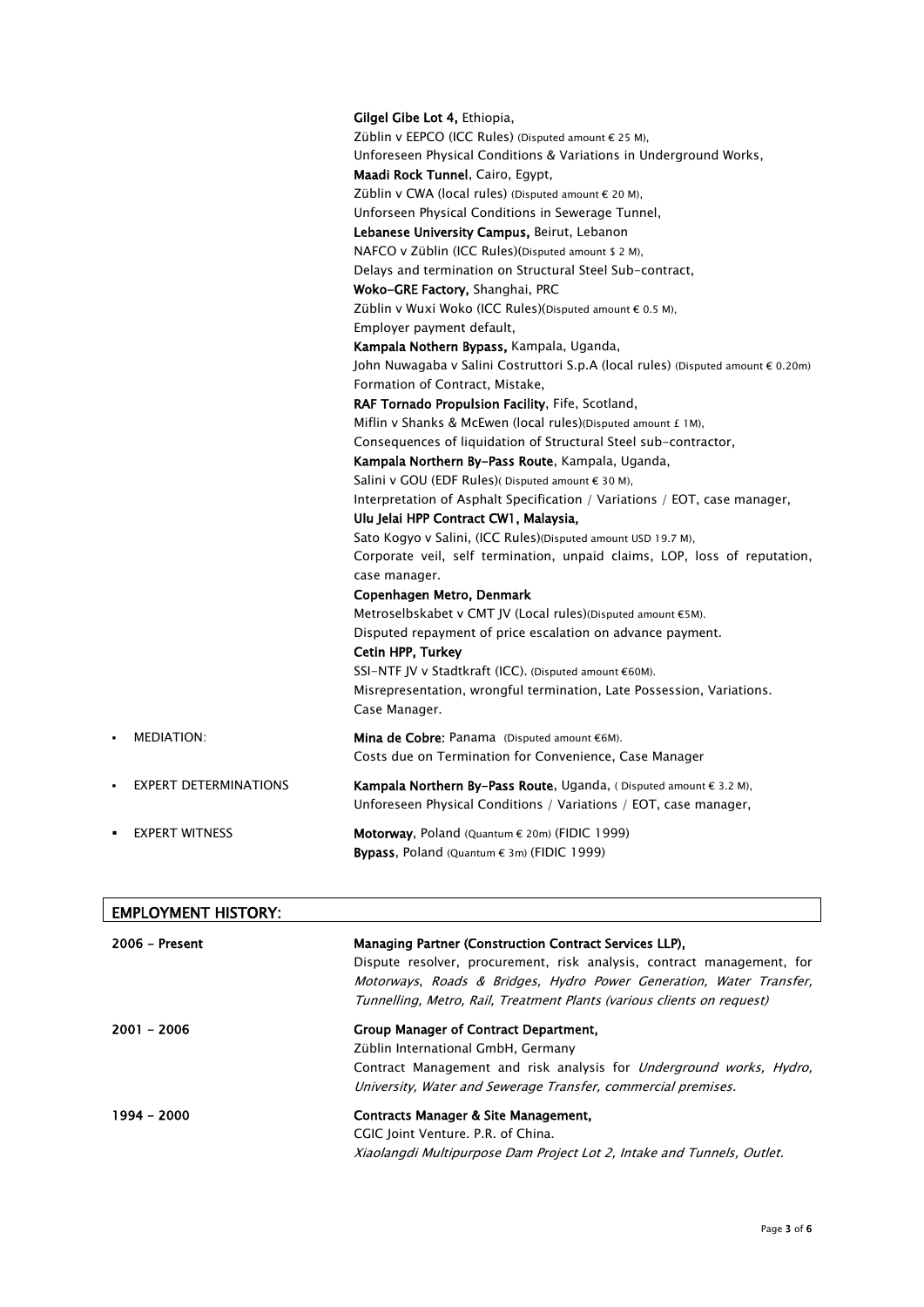| 1993 - 1994 | Director (ELTA Ltd),<br>Tender Dept, Strabag Int'l GmbH, Germany:<br>Risk Analyst and Contract Advisor.                                                                                                                                      |
|-------------|----------------------------------------------------------------------------------------------------------------------------------------------------------------------------------------------------------------------------------------------|
| 1989 - 1993 | <b>Managing Consultant,</b><br>High Point-Schaer PLC, UK,<br>Dispute Resolution for <i>Channel Tunnel Project</i> ,<br>office<br>multi-storev<br>developments, London (Embankment Place, Lee House), and Marine Works,<br>Glasgow, Scotland. |
| 1987 - 1989 | <b>Project Quantity Surveyor,</b><br>Shanks and McEwan PLC, UK,<br>Commercial and contract administration, <i>Hospital, Military Airport and</i><br>Tunnel Projects.                                                                         |
| 1983 - 1987 | <b>Division Manager Contract Dept,</b><br>GIMOD Joint Venture/ Impregilo - STFA Joint Venture.<br>Contract administration for <i>Mosul Dam Project, Iraq</i><br>2nd Bosphorus Bridge and Kinali-Sakarya Motorway, Turkey                     |
| 1979 - 1983 | <b>Quantity Surveyor, Monklands District Council, Scotland.</b><br>Contract administration and tendering<br>Housing, Roads, Land Rehabilitation Projects                                                                                     |

# PROJECT EXPERIENCE

Project specific dispute resolution and contract administration and management experience:

| <b>Motorways &amp; Bridges</b>  | 2 <sup>nd</sup> Bosphoros Bridge incl. Kinali - Sakarya Motorway, Istanbul, Turkey.<br>(US \$550 M)(FIDIC 4th) 1,100 m suspension bridge, 217 Km of motorway,<br>29 viaducts, 201 bridges structures, a cut & cover tunnel, 2 NATM tunnels<br>(length $2 \times 3.3$ Km. section $160$ m2)<br>Project R800/6, Ras Al Khor Crossing, Improvement of<br>Interchange No.1 on Sheikh Zayed Road, Dubai (600 M Dhs)(FIDIC based)<br><b>Project R881/2C</b> Comprehensive Improvements of the Parellel Roads, Dubai<br>(500 M Dhs)(FIDIC based)<br>Project R881/3A Comprehensive Improvements of the Parellel Roads, Dubai<br>(600 M Dhs)(FIDIC based)<br>Western Europe - Western China International Transit Corridor (CAREC),<br>Kazakhstan, (520 Mn Tenge) FIDIC MDB 2006 Harmonised edn. |
|---------------------------------|-----------------------------------------------------------------------------------------------------------------------------------------------------------------------------------------------------------------------------------------------------------------------------------------------------------------------------------------------------------------------------------------------------------------------------------------------------------------------------------------------------------------------------------------------------------------------------------------------------------------------------------------------------------------------------------------------------------------------------------------------------------------------------------------|
| Rail<br>(TBM)<br>(Surface)      | <b>Channel Tunnel Project</b> - UK Terminals Civils / UK & French Fixed<br>Equipment, Design and Construct (£8.4 Billion)(EPC). (ICE/FIDIC based)<br>Ankara - Istanbul High Speed Rail Link, Rehabilitation of Kosekoy - Gebze<br>Section, Turkey, (€140 Mn)(FIDIC 1999 Construct)                                                                                                                                                                                                                                                                                                                                                                                                                                                                                                      |
| Metro                           | <b>Copenhagen Metro, Denmark North and South Contracts (<math>\epsilon</math> 1.5 Bn) (Danish</b><br>AB93) Civil and architectural works for 21 Stations and shafts and 16 Km of<br>twin bored TBM tunnels.<br><b>Red Line North Metro, Qatar (\$ 1.5 Bn)(FIDIC P &amp; DB 1999), Civil and</b><br>architectural and EM works for 6 Stations and 12 Km of bored TBM tunnels.<br>Riyadh Metro Project, KSA (Package 2) (\$6.2 BN)(Local Form), Civil and<br>architectural and EM works for 17 Stations and 6 Km of bored TBM tunnels                                                                                                                                                                                                                                                     |
| <b>Tunnel</b><br>(TBM & shield) | Maadi Rock Tunnel Contract 13, Cairo, Egypt, (€50 M)(FIDIC 4th).<br>Deep Tunnel Sewerage System, Contract T-06, Singapore (€50 M)(PUB).<br><b>Whessoe Sewers Phase II, Darlington, England (£1 M) (ICE Form).</b>                                                                                                                                                                                                                                                                                                                                                                                                                                                                                                                                                                       |
| Pipe Jacking                    | Upper Thomson Link Sewer, Singapore (€30M)(PUB form).                                                                                                                                                                                                                                                                                                                                                                                                                                                                                                                                                                                                                                                                                                                                   |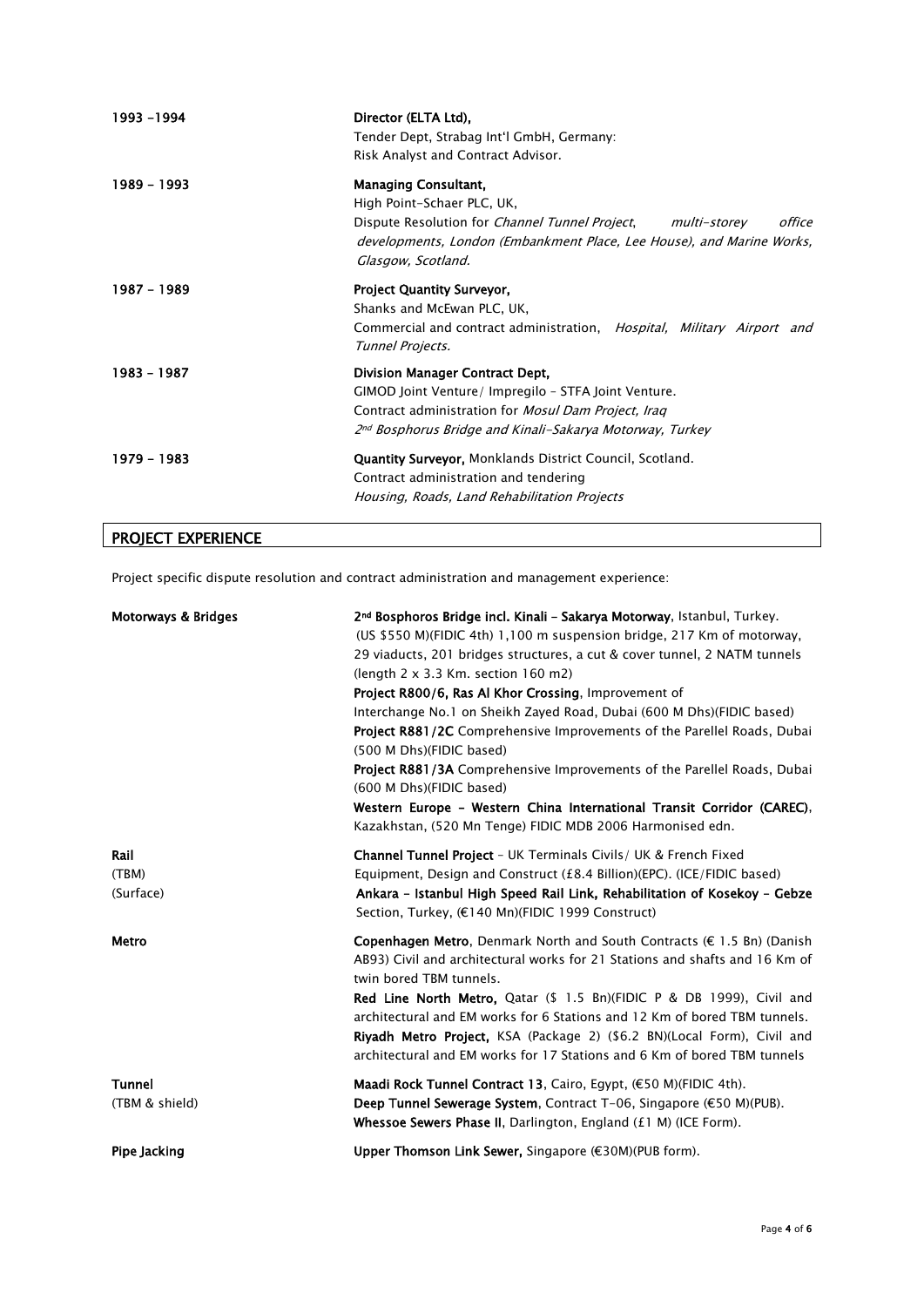| Hydro<br>(Earthworks,<br>Concrete works,<br>Caverns, Tunnels)            | Gilgel Gibe I - Lot4, Ethiopia, (Underground Powerhouse)(€ 68 M)(FIDIC 4th)<br>Ghazi Barotha Contracts C01 (Barrage and Ancilliary Works) & C02<br>(Power Channel & Ancillary Works), Pakistan.( US \$ 700M)(FIDIC 4th)<br>The Mosul Dam Hydroelectric Scheme, Mosul, Iraq. (£1Billion)(FIDIC 3rd)<br>Xiaolangdi Multi Purpose Dam, Project, PR China. (€ 833 M)(FIDIC 4th)                                                                                                                                                                                                                                       |
|--------------------------------------------------------------------------|-------------------------------------------------------------------------------------------------------------------------------------------------------------------------------------------------------------------------------------------------------------------------------------------------------------------------------------------------------------------------------------------------------------------------------------------------------------------------------------------------------------------------------------------------------------------------------------------------------------------|
| <b>Power</b><br>(Earthwork)<br>Concrete,<br>Caverns & Tunnels<br>H-Mech) | Millenium HEP, Ethiopia. (TBM) (€ 3.5 Billion, EPC) (FIDIC 1999)<br><b>Gilgel Gibe III HEP, Ethiopia.</b> (TBM) $(\epsilon$ 1.47 Billion, EPC)(FIDIC 1999)<br><b>Gilgel Gibe II HEP, Ethiopia. (TBM) <math>∈</math> 350 Million, EPC) (FIDIC 1999)</b><br>Beles HEP, Ethiopia. (TBM) $(€450$ M, EPC) (FIDIC 1999)<br>Gurara Water Transfer Project, Nigeria ( $\epsilon$ 96 M)(FIDIC 4th)<br>Buiagali HEP, Uganda (US \$575 M) (ad hoc EPC/PPP form - ICC DAB rules)<br><b>Ulu Jelai HPP, Malayasia</b> (TBM) (€500 M, Cons and P& DB) (FIDIC 1999)<br>Cetin Hydropower Project, Turkey (€ 235 M)(FIDIC1999 Cons) |
| Marine                                                                   | Panama Canal 3rd Set of Locks (USD 3.3 Bn)(FIDIC 1999 based)<br>Renfrew Ferry Piling Works, Glasgow (£1 Mn)(ICE form).                                                                                                                                                                                                                                                                                                                                                                                                                                                                                            |
| <b>Treatment Plants</b>                                                  | Adijan Water Treatment Plant, Nigeria (USD 200M)(FIDIC P&DB)                                                                                                                                                                                                                                                                                                                                                                                                                                                                                                                                                      |
| Roads & Bridges                                                          | Kampala Northern Bypass, Uganda $(E$ 30M)(EDF Form)<br>Taiama Bo Masiaka, Sierra Leone (€ 30M) (EDF Form)                                                                                                                                                                                                                                                                                                                                                                                                                                                                                                         |
| <b>Buildings</b>                                                         | Stavros Niarchos Cultural Centre, Athens, Greece (€ 450M D&B)(FIDIC 1999)<br>Lebanese University Campus, Bierut, Lebanon (\$ 200M) (FIDIC 4th)<br>Lee House London Wall Multi Storey Office, London, England (£20M)(JCT<br>Management)<br><b>Embankment Place, London, England (£ 14M) (JCT Management)</b><br>Podium Block, North Tees General Hospital, England (£1M)(JCT form).                                                                                                                                                                                                                                |
| Military                                                                 | Search and Rescue Facility, RAF Leuchars, Scotland (£ 1.5M) (GC Wks 1)<br>RB199 Tornado Propulsion Facility, RAF Leuchars, Scotland (£ 3.5M)<br>(GC Wks 1).                                                                                                                                                                                                                                                                                                                                                                                                                                                       |
| <b>Miscellaneous</b>                                                     | Industrial and commercial premises, new housing, community<br>centers, house modernization, roads and car parking, land<br>rehabilitation and development. (JCT and ICE forms)                                                                                                                                                                                                                                                                                                                                                                                                                                    |

#### SPEAKING APPOINTMENTS

Dispute Resolution Board Foundation, Annual Conference Santaigo, May 2016 Advanced Practice Workshop - Time limitation under the "Rules". (Tutor). Critical Elements for Successful Dispute Board Implementation Lessons Learnt. Dispute Resolution Board Foundation, Regional Conference Zambia, February 2016 Advanced Practice Workshop – How to Present (Tutor). Dispute Resolution Board Foundation, Regional Conference Istanbul, November 2015 Advanced Practice Workshop (Tutor). Clearing the way for Successful Transport Projects in Africa Dispute Resolution Board Foundation, Annual Conference San Francisco, October 2015 Getting the Right DB & Working with the DB. Dispute Resolution Board Foundation, Annual Conference San Genoa, May 2015 President's Address. Dispute Resolution Board Foundation, Regional Conference Naorobi, February 2015 President's Address. Instanbul Bilge University. International Construction Contracts & Dispute Resolution – Challenges and Opportunities for Turkish Companies, Celyan Intercontinental, February 2015 Efficient Dispute Resolution in International Construction Disputes - The Contribution of Dispute Boards